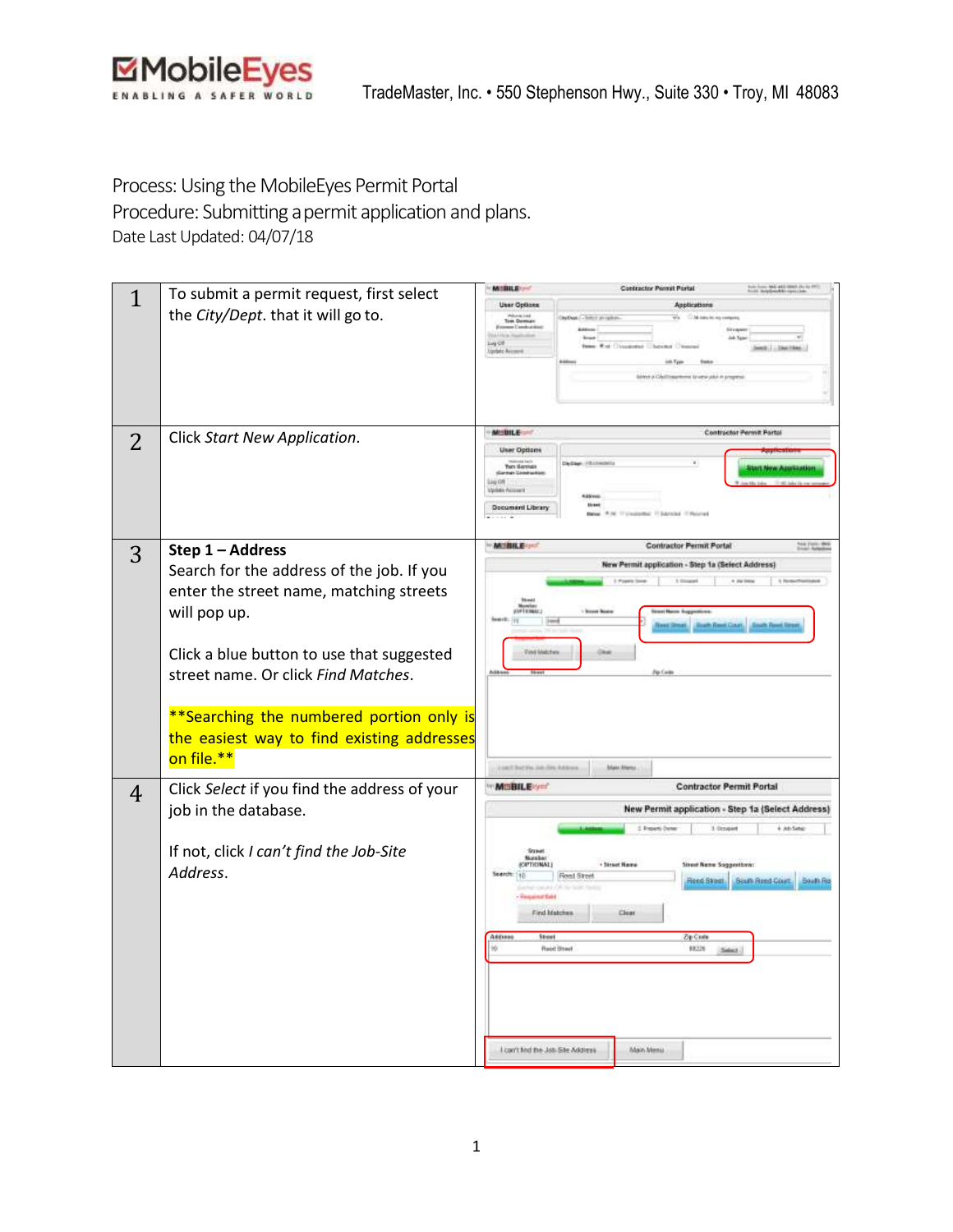

| 5 | Step 2 - Property Owner                     | <b>MUBILE</b><br>Contractor Permit Portal                                                                        |                            |  |
|---|---------------------------------------------|------------------------------------------------------------------------------------------------------------------|----------------------------|--|
|   | If you know the property owner              | New Permit application - Step 2 (Property Owner)                                                                 |                            |  |
|   | information, enter it.                      |                                                                                                                  |                            |  |
|   |                                             | rty Dweet: John Public Schucts Art<br>Pieces                                                                     |                            |  |
|   |                                             | Mar Hues<br>Cutt Places                                                                                          |                            |  |
|   | There may already be information in the     | Fax:<br>Address: 1929 Dervice Minist Drive                                                                       |                            |  |
|   | database. Update it if necessary.           | <b>Ting   Findel</b><br><b>COLLA</b><br><b>Uses</b>                                                              |                            |  |
|   |                                             | Po Cote   EDET                                                                                                   |                            |  |
|   | Click Save & Continue.                      | <b>Wind Highes</b><br><b>Rain &amp; Cortinue</b><br>I want to his and line an existing wide                      | <b>Man Henry</b>           |  |
|   |                                             |                                                                                                                  |                            |  |
|   |                                             |                                                                                                                  |                            |  |
| 6 | Step 3 - Occupant                           | <b>MIBILE</b><br><b>Contractor Permit Portal</b>                                                                 |                            |  |
|   | Select the occupant/tenant/suite where      | New Permit application - Step 3a (Select Occupant)                                                               |                            |  |
|   | the work is being done.                     |                                                                                                                  | C. John Sales              |  |
|   |                                             | Occupants at: 10 Reed Street                                                                                     |                            |  |
|   | Or click I can't find the Occupant.         | <b>Suite</b><br><b>Structure</b><br><b>Decapent</b><br>In excess structure (D. 1998)<br>Skiln Collages Preschool | Conswittes<br>Convenientia |  |
|   |                                             |                                                                                                                  |                            |  |
|   |                                             |                                                                                                                  |                            |  |
|   |                                             |                                                                                                                  |                            |  |
|   |                                             |                                                                                                                  |                            |  |
|   |                                             | Exam t Kivil the Occupant<br>want to try and find an existing address                                            | Main Mesu                  |  |
|   |                                             |                                                                                                                  |                            |  |
| 7 | Step 3b - New Occupant                      | <b>MUBILE-HO</b><br><b>Contractor Permit Portal</b>                                                              |                            |  |
|   | If you are working on the entire building,  | New Permit application - Step 3b (New Occupant)                                                                  |                            |  |
|   | check the Permit for Bldg. Shell box.       |                                                                                                                  | 4.0534                     |  |
|   |                                             | Farmit for EAIL: Shelf !: 10                                                                                     |                            |  |
|   | Then select the Commercial or Residential   | of Mid-Box                                                                                                       |                            |  |
|   | designation.                                | Oniegast Name: (SUDIY) Str<br>Use Unknown                                                                        |                            |  |
|   |                                             | Cerevette                                                                                                        |                            |  |
|   |                                             | I want to be ond finitial existing occupant.<br>Save & General                                                   | Main Menia                 |  |
|   |                                             |                                                                                                                  |                            |  |
|   | If you are working on a particular suite or | <b>MUBILE-FOR</b><br><b>Contractor Permit Portal</b>                                                             |                            |  |
| 8 | tenant space, but that suite or space is    | New Permit application - Step 3b (New Occupant)                                                                  |                            |  |
|   |                                             |                                                                                                                  |                            |  |
|   | vacant, check the Occupant Vacant box.      | · Nahlang: University Mosters                                                                                    |                            |  |
|   | Only select this option if you know that    | $5.7 \times 36$<br>Decisions Vacant?: 56                                                                         |                            |  |
|   | the space if vacant.                        | Occepant Name: TV0000<br>Line Statement                                                                          |                            |  |
|   |                                             | <b>Salte</b>                                                                                                     |                            |  |
|   | Then select either Commercial or            | · Conneccial/Residential:<br>- Field is required.                                                                |                            |  |
|   | Residential.                                | <b>Sain &amp; Cardnus</b><br>I want to by and find an existing sociopant                                         | Main Meric                 |  |
|   |                                             |                                                                                                                  |                            |  |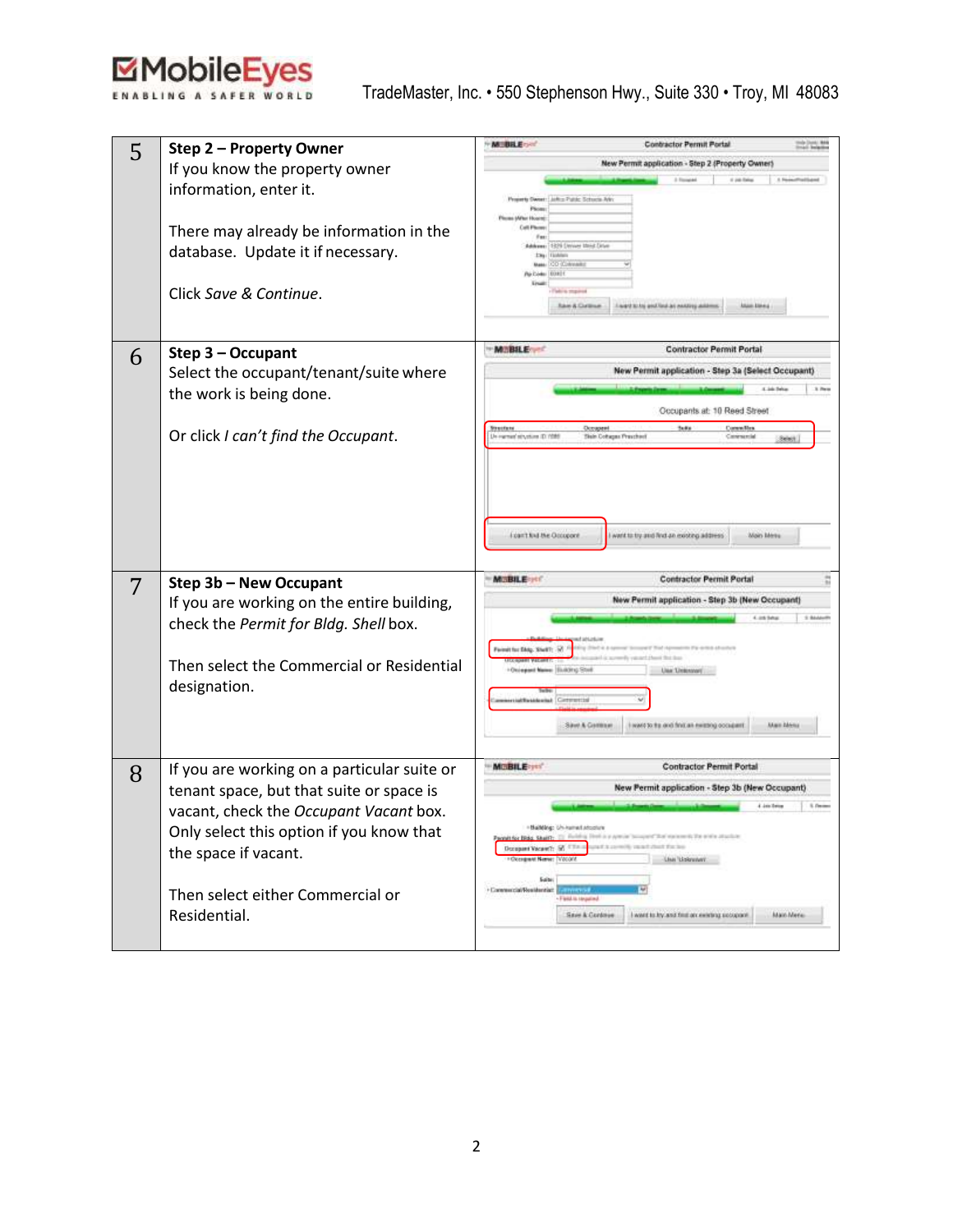

| 9  | If you are working on a particular suite or                                             | <b>MUBILE TEST</b><br><b>Contractor Permit Portal</b>                                                                         |
|----|-----------------------------------------------------------------------------------------|-------------------------------------------------------------------------------------------------------------------------------|
|    | tenant space, enter the occupant                                                        | New Permit application - Step 3b (New Occupant)                                                                               |
|    | information who will be occupying the                                                   | 4.48.544<br>3 9 8 9 9 9 1                                                                                                     |
|    | space, enter that name in the Occupant                                                  | + Boltding: University should<br>Parent for Eldy, Shukh; [ ] Entiting Shall is a special image of that success to a collected |
|    | Name box.                                                                               | Ocelebrat Vacant II 1 Review<br>Googant Mone: Hallmark Carda<br><b>Chie: University</b>                                       |
|    |                                                                                         | Solve                                                                                                                         |
|    | Then select either Commercial or                                                        | · Contemporal Metaldrophe<br>-Cleans Ora<br>- Pattite membed                                                                  |
|    | Residential.                                                                            | Save & Gunleum<br>I want to by and but an existing occupant.<br>Main Menu                                                     |
|    |                                                                                         |                                                                                                                               |
|    |                                                                                         |                                                                                                                               |
|    | If you select an existing occupant / tenant,                                            | M:BILE<br>Contractor Fermit Fortal                                                                                            |
| 10 | you will be asked if that occupant still                                                | New Permit application - Step 3a (Select Occupant)                                                                            |
|    | occupies the space. If it does, click Yes.                                              |                                                                                                                               |
|    |                                                                                         | <b>Current or Not?</b><br><b>Does</b>                                                                                         |
|    | Clicking No will give you the options                                                   | Statu Cutarans Preschout<br><b>UTUAL 21 1985</b><br>certainy this researched<br><b>June</b>                                   |
|    | explained in steps 7-9 above.                                                           |                                                                                                                               |
|    |                                                                                         |                                                                                                                               |
|    |                                                                                         |                                                                                                                               |
|    |                                                                                         |                                                                                                                               |
| 11 | Step 4 - Job Setup                                                                      | New Permit application - Step 4 (Jets Setup)                                                                                  |
|    | Select the Job Type and enter a brief                                                   | <b>Top:</b> Remote Corp.                                                                                                      |
|    | description of the work to be performed.                                                | Status Antique but Autoback charge                                                                                            |
|    | Enter Square Feet and Project Cost. If                                                  |                                                                                                                               |
|    | Square Feet is not applicable, leave it at                                              | Ass E man an applicant                                                                                                        |
|    | 0.                                                                                      | <b>Bases Feet</b><br>Phoevi Cost, 152020<br>Contingency are was side, Judice Mark-                                            |
|    |                                                                                         |                                                                                                                               |
|    | Note: Indicate Expedited or SPR (Small Project                                          |                                                                                                                               |
|    | Review) reviews in the Contractor Comments<br>space. We do not assume based on scope of | <b>AND THE PRODUCTS</b>                                                                                                       |
|    | work or square footage, due to the additional                                           | <b>Tays &amp; Canitse</b><br><b>Seen Orcupes</b><br><b>High Miers</b>                                                         |
|    | charge.                                                                                 |                                                                                                                               |
|    |                                                                                         |                                                                                                                               |
|    | Click Save & Continue.                                                                  |                                                                                                                               |
| 12 | Step 5 - Review                                                                         | Job Type: Remodel (Cammercial)<br>Edit                                                                                        |
|    | Review the content of your permit                                                       | 5q Ft: 0.00<br>Cost: \$82,500.00<br>Deec: New Striveler system installation                                                   |
|    | application.                                                                            | Comments: Contractor on this vit: John Kei<br>intoler Films                                                                   |
|    |                                                                                         | of it you are applying for a permit that does not require plans to be submitted.                                              |
|    | If the jurisdiction requires you to                                                     | Choose File   No file chooen<br>these phone 2 (GB) Fibe saver 2020? Thy companies appelled curry                              |
|    | submit plans electronically, you will                                                   | -no aphasted fina-                                                                                                            |
|    | see the Upload Files section. Click                                                     |                                                                                                                               |
|    | Choose File.                                                                            |                                                                                                                               |
|    |                                                                                         | Please attach plans when applying for any of the following permits:                                                           |
|    | Find the plans and attach them.                                                         | - New Construction (Commercial, Residential)<br>- Remodel (Commercial, Residential)                                           |
|    | Combine as many documents as                                                            | - System installation or renovation (alarm, sprinkler, etc.                                                                   |
|    | possible before uploading plans. To add                                                 | At least one attachment required.                                                                                             |
|    | more than one file, repeat the process.                                                 | Your application is saved. Click Main Menu if you do not want to submit it yet.                                               |
|    |                                                                                         | Submit Application<br>Main Monu<br>Deleta                                                                                     |
|    |                                                                                         | Print Preview                                                                                                                 |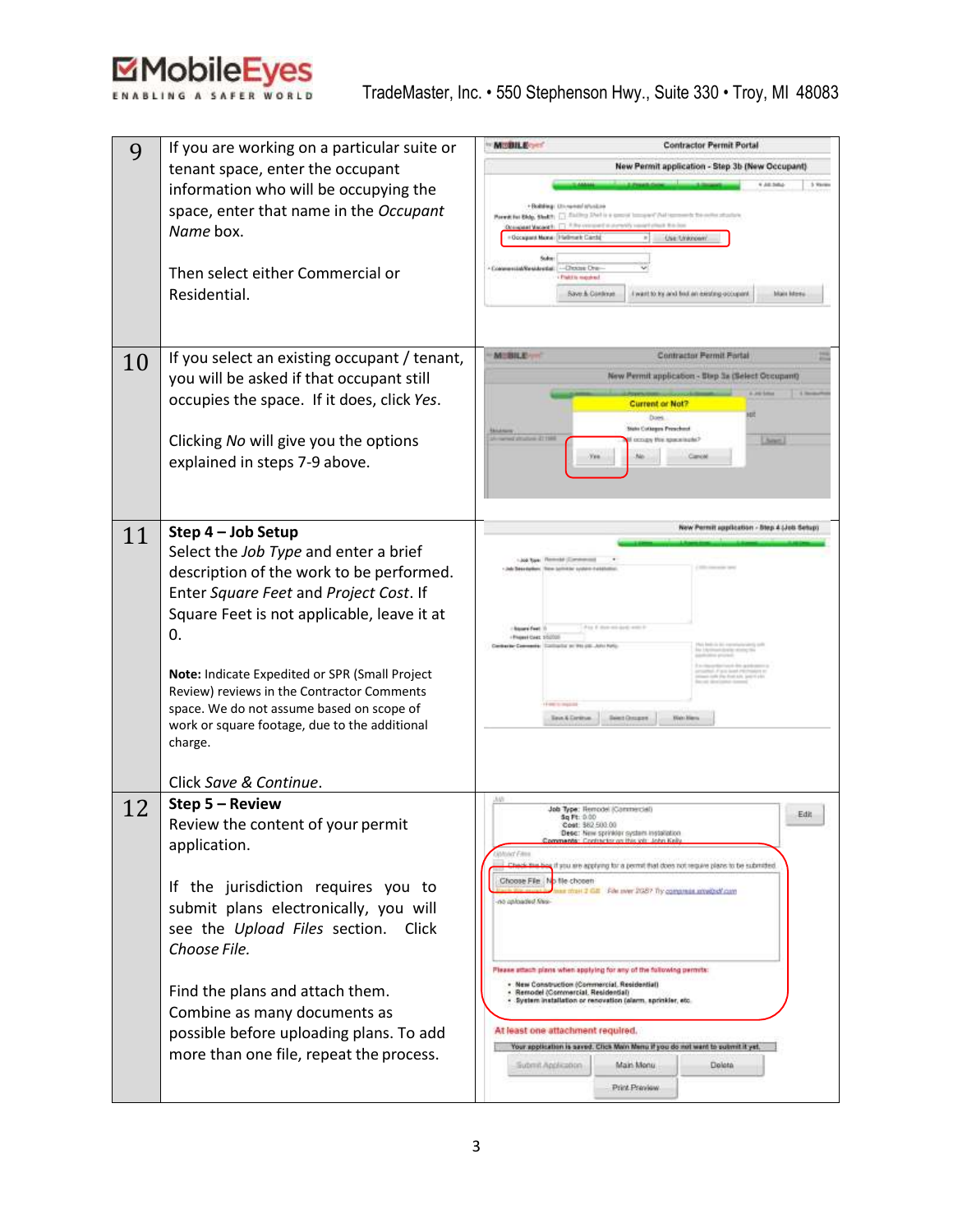## MobileEyes

| 13 | In this example, the permit applicant has<br>attached plans and a separate application<br>that the jurisdiction requires (West<br>Metro Fire does require a separate<br>permit application to be submitted with<br>all permit requests).<br>Since one of the two files is not plans, the<br>applicant has unchecked the Plans? box.                                                                                                                                                                            | <b>Usklad Piles</b><br>Check this box if you are applying for a permit that does not require plans to be submitted.<br>Choose File No file chosen<br>ach file nous be less man 2 GBI File over 2GB? Try compress small all com-<br>File Name<br>Plans?<br><b>Joload Date</b><br>City Application pdf<br>(2/25/2017 7:22:11 AM)<br>Delete<br>Plans.pdf<br>2/25/2017 7:19:34 AM<br><b>Delete</b><br>Please attach plans when applying for any of the following permits:<br>· New Construction (Commercial, Residential)<br>· Remodel (Commercial, Residential)<br>· System installation or renovation (alarm, sprinkler, etc.<br>Your application is saved. Click Main Menu if you do not want to submit it yet.<br>Submit Application<br>Main Menu<br>Delete<br>Print Preview |
|----|----------------------------------------------------------------------------------------------------------------------------------------------------------------------------------------------------------------------------------------------------------------------------------------------------------------------------------------------------------------------------------------------------------------------------------------------------------------------------------------------------------------|------------------------------------------------------------------------------------------------------------------------------------------------------------------------------------------------------------------------------------------------------------------------------------------------------------------------------------------------------------------------------------------------------------------------------------------------------------------------------------------------------------------------------------------------------------------------------------------------------------------------------------------------------------------------------------------------------------------------------------------------------------------------------|
| 14 | You can find West Metro Fire Permit<br>Applications on the Main Page of your<br>Contractor Portal, under the Documents<br>Library section (on the left side of the<br>page). Complete the applicable permit<br>application and save as a pdf locally to<br>your system. Upload the application as<br>noted in step 13 above as a part of your<br>submittal. Permit requests that do not<br>have a completed West Metro Fire<br>Permit Application uploaded will be<br>rejected and sent back to the applicant. | BMobile (m)<br>Inclus 94444815 to tal<br><b>Contractor Permit Portal</b><br>Applications<br><b>User Options</b><br>Calcificate: "Unud Baltic Fire Prima Ann Statistic<br>t la propins<br>flashows invitation at<br>Mr Atmos<br>Document Library<br><b>MA PA DISANNE DANNE DAVA</b><br>$-35.00$<br>All Tore<br><b>CONTRACTOR</b><br>alliens i<br>1991<br><b>JEVISETAK</b><br>Antonio (1971-19)<br>Second London<br>计加加法<br>Active Jobs<br>offer five Article<br><u>to the product</u><br>Rather Editoryms<br><b>Litters</b><br><b>CAR HOME AND</b><br><b>Procedures</b><br><b>Idaho Kda: R.H. Tibholad Ticknes</b><br>Denotectur 1440<br><b>Heip Wideos</b><br><b>Wirlliams and</b><br>upusi In United Estates<br>doct Herr<br><b>C Suit the</b>                              |
| 15 | If plans are not required for the permit<br>you are applying for, check the box under<br>Upload Files, then submit the application<br>without attaching a file.                                                                                                                                                                                                                                                                                                                                                | <b>Colting Files</b><br>eck this box if you are applying for a permit that does not require plans to be submitted.<br>moose File No file chosen<br>Each file must be has man 2 Gill File over 2GB? Try compress smalled com<br>no uploaded files.<br>Please attach plans when applying for any of the following permits:<br>· New Construction (Commercial, Residential)<br>· Remodel (Commercial, Residential)<br>· System installation or renovation (alarm, sprinkler, etc.<br>Your application is saved. Click Main Menu if you do not want to submit it yet.<br>Main Menu<br>Delote<br>Submit Application<br>Print Preview                                                                                                                                              |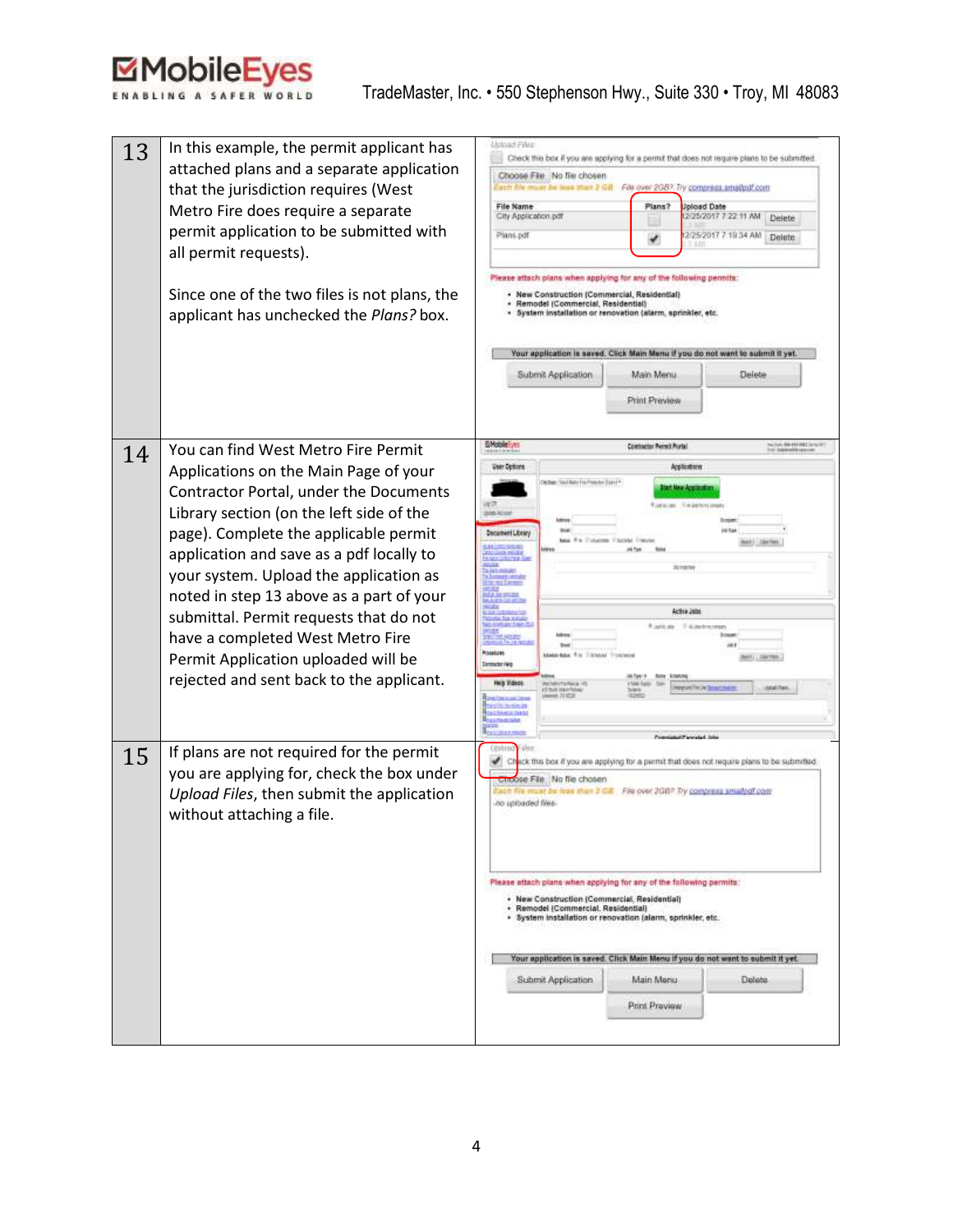## **EMobileEyes**

| <b>Contractor Perrent Portal</b><br>Once submitted, the request will be<br>16<br><b>User Options</b><br>Applications<br>listed in the Applications section of your<br>Clientes://Wed.Meery Fire Prescribed Distro<br>All-Jose Roring Lasguez<br>Outpaper<br>portal main screen until the city reviews<br>AA Vess<br>Citizenski (<br>and accepts it.<br><b>Document Library</b><br><b>Built Listeware Preside</b><br>antractor Hale<br>Hielp Vidwow<br><b>Help Videos</b><br>Once the request is accepted, the job<br>17<br><b>Active Jobs</b> |                                           | TradeMaster, Inc. • 550 Stephenson Hwy., Suite 330 • Troy, MI 48083 |
|-----------------------------------------------------------------------------------------------------------------------------------------------------------------------------------------------------------------------------------------------------------------------------------------------------------------------------------------------------------------------------------------------------------------------------------------------------------------------------------------------------------------------------------------------|-------------------------------------------|---------------------------------------------------------------------|
|                                                                                                                                                                                                                                                                                                                                                                                                                                                                                                                                               |                                           |                                                                     |
|                                                                                                                                                                                                                                                                                                                                                                                                                                                                                                                                               |                                           |                                                                     |
|                                                                                                                                                                                                                                                                                                                                                                                                                                                                                                                                               |                                           | Search: / : 3 State Primer                                          |
|                                                                                                                                                                                                                                                                                                                                                                                                                                                                                                                                               |                                           |                                                                     |
|                                                                                                                                                                                                                                                                                                                                                                                                                                                                                                                                               |                                           |                                                                     |
| 1. 108 Bobis Str. Inc. Jorgans<br>Additional<br>the portal main screen.<br><b>Shot by Carriel as Sympathy</b><br>Maja Colleger (Feb 28)<br>6 Bachfield<br>Please watch the short Help Videos to<br><b>PHYSICAL AND REGIST</b><br>learn more about getting status updates<br>and requesting inspections for active jobs.                                                                                                                                                                                                                       | will appear in the Active Jobs section of | <b>FS00</b><br>1 Ullisa Files<br><b>Search</b>                      |